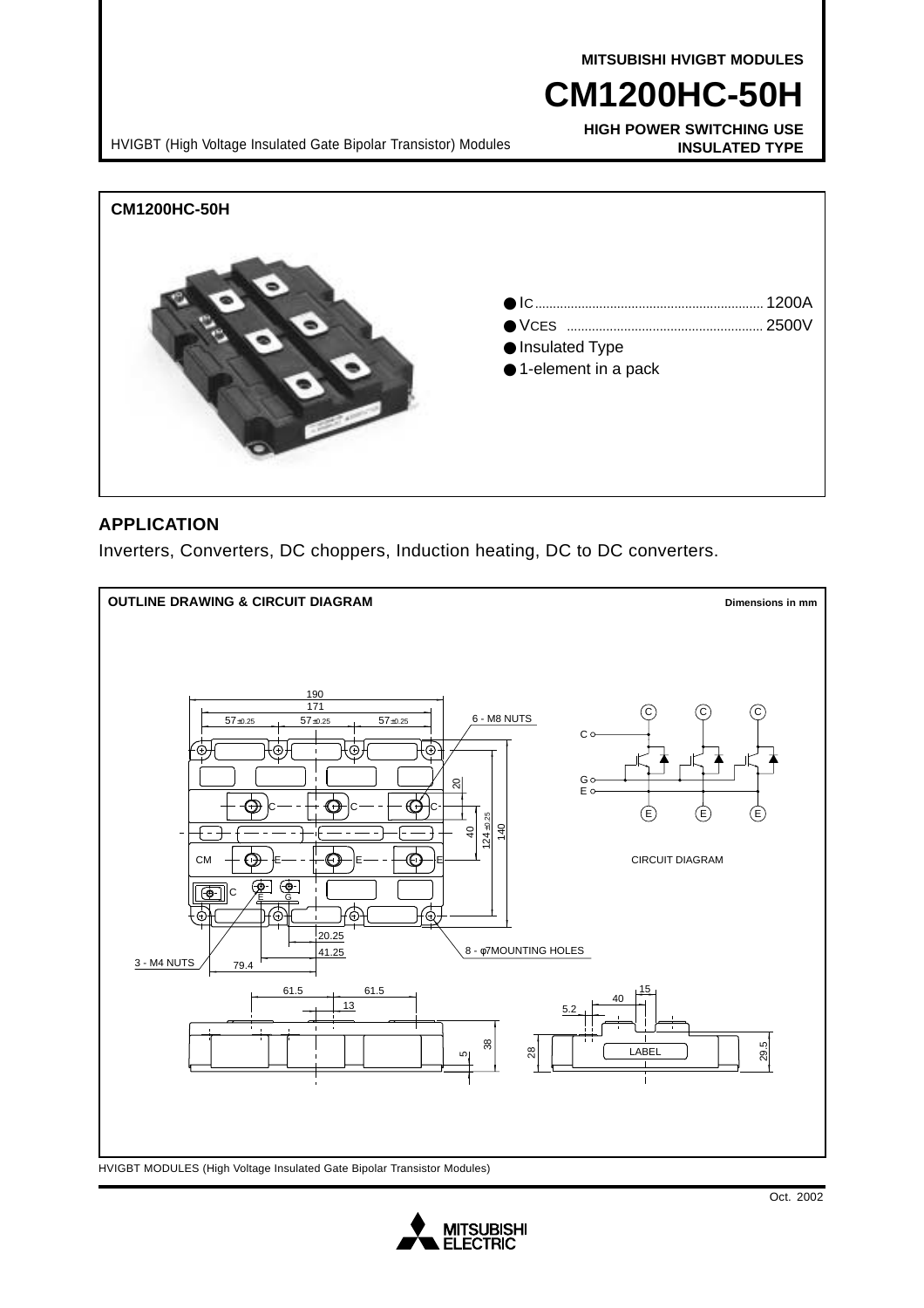## **CM1200HC-50H**

#### **HIGH POWER SWITCHING USE INSULATED TYPE**

HVIGBT (High Voltage Insulated Gate Bipolar Transistor) Modules

| Symbol       | Item                          | Conditions                                                 | Ratings  | Unit           |              |
|--------------|-------------------------------|------------------------------------------------------------|----------|----------------|--------------|
| <b>VCES</b>  | Collector-emitter voltage     | $VGE = 0V$                                                 |          | 2500           | V            |
| <b>VGES</b>  | Gate-emitter voltage          | $VCE = 0V$                                                 |          | ±20            | V            |
| IC.          |                               | $TC = 25^{\circ}C$                                         |          | 1200           | A            |
| <b>ICM</b>   | Collector current             | Pulse                                                      | (Note 1) | 2400           | A            |
| $E$ (Note 2) | <b>Emitter current</b>        | $TC = 25^{\circ}C$                                         |          | 1200           | A            |
| LEM(Note 2)  |                               | Pulse                                                      | (Note 1) | 2400           | A            |
| PC (Note 3)  | Maximum collector dissipation | $TC = 25^{\circ}C$ , IGBT part                             |          | 15600          | W            |
| Tj           | Junction temperature          |                                                            |          | $-40 - 150$    | $\mathrm{C}$ |
| Tstg         | Storage temperature           |                                                            |          | $-40 - +125$   | °C           |
| Viso         | <b>Isolation voltage</b>      | Charged part to base plate, rms, sinusoidal, AC 60Hz 1min. |          | 6000           | $\vee$       |
|              | Mounting torque               | Main terminals screw M8                                    |          | $6.67 - 13.00$ | N·m          |
|              |                               | Mounting screw M6                                          |          | $2.84 - 6.00$  | N·m          |
|              |                               | Auxiliary terminals screw M4                               |          | $0.88 - 2.00$  | N-m          |
|              | Mass                          | <b>Typical value</b>                                       |          | 2.2            | kg           |

#### **MAXIMUM RATINGS (Tj = 25**°**C)**

#### **ELECTRICAL CHARACTERISTICS (Tj = 25**°**C)**

| Symbol         | Item                              | Conditions                                                     |     | Limits |                          |        |
|----------------|-----------------------------------|----------------------------------------------------------------|-----|--------|--------------------------|--------|
|                |                                   |                                                                |     | Typ    | Max                      | Unit   |
| <b>ICES</b>    | Collector cutoff current          | $VCE = VCES, VGE = 0V$                                         |     |        | 15                       | mA     |
| VGE(th)        | Gate-emitter<br>threshold voltage | $\text{IC} = 120 \text{mA}$ , $\text{VCE} = 10 \text{V}$       | 4.5 | 6.0    | 7.5                      | V      |
| <b>IGES</b>    | Gate-leakage current              | $VGE = VGES, VCE = 0V$                                         |     |        | 0.5                      | μA     |
| VCE(sat)       | Collector-emitter                 | $T_i = 25^{\circ}C$                                            |     | 2.80   | 3.64                     | $\vee$ |
|                | saturation voltage                | $IC = 1200A$ , $VGE = 15V$<br>(Note 4)<br>$T_i = 125^{\circ}C$ |     | 3.15   |                          |        |
| Cies           | Input capacitance                 | $VCE = 10V$<br>$VGE = 0V$                                      |     | 180    |                          | nF     |
| Coes           | Output capacitance                |                                                                |     | 13.5   | $\overline{\phantom{0}}$ | nF     |
| Cres           | Reverse transfer capacitance      |                                                                |     | 6.0    | $\overline{\phantom{0}}$ | nF     |
| QG             | Total gate charge                 | Vcc = 1250V, Ic = 1200A, VGE = 15V                             |     | 8.1    | $\overline{\phantom{0}}$ | μC     |
| $td$ (on)      | Turn-on delay time                | $Vcc = 1250V$ , $lc = 1200A$                                   |     | —      | 1.60                     | μs     |
| tr             | Turn-on rise time                 | $VGE1 = VGE2 = 15V$                                            |     |        | 2.00                     | μs     |
| td (off)       | Turn-off delay time               | $RG = 1.6\Omega$                                               |     |        | 2.50                     | μs     |
| tf             | Turn-off fall time                | Resistive load switching operation                             |     |        | 1.00                     | μs     |
| VEC(Note 2)    | Emitter-collector voltage         | $IE = 1200A$ , $VGE = 0V$                                      |     | 2.50   | 3.25                     | $\vee$ |
| $trr$ (Note 2) | Reverse recovery time             | $IE = 1200A$ ,                                                 |     |        | 1.20                     | μs     |
| Qrr (Note 2)   | Reverse recovery charge           | die / dt = $-2400A / \mu s$<br>(Note 1)                        |     | 350    |                          | μC     |
| $Rth(j-c)Q$    | Thermal resistance                | Junction to case, IGBT part                                    |     | —      | 0.010                    | K/W    |
| $Rth(j-c)R$    |                                   | Junction to case, FWDi part                                    |     | —      | 0.020                    | K/W    |
| $Rth(c-f)$     | Contact thermal resistance        | Case to fin, conductive grease applied                         |     | 0.008  |                          | K/W    |

Note 1. Pulse width and repetition rate should be such that the device junction temp. (Tj) does not exceed Tjmax rating.<br>2. IE, VEC, trr, Qrr & die/dt represent characteristics of the anti-parallel, emitter to collector fr

3. Junction temperature (Tj) should not increase beyond 150°C. 4. Pulse width and repetition rate should be such as to cause negligible temperature rise.

HVIGBT MODULES (High Voltage Insulated Gate Bipolar Transistor Modules)

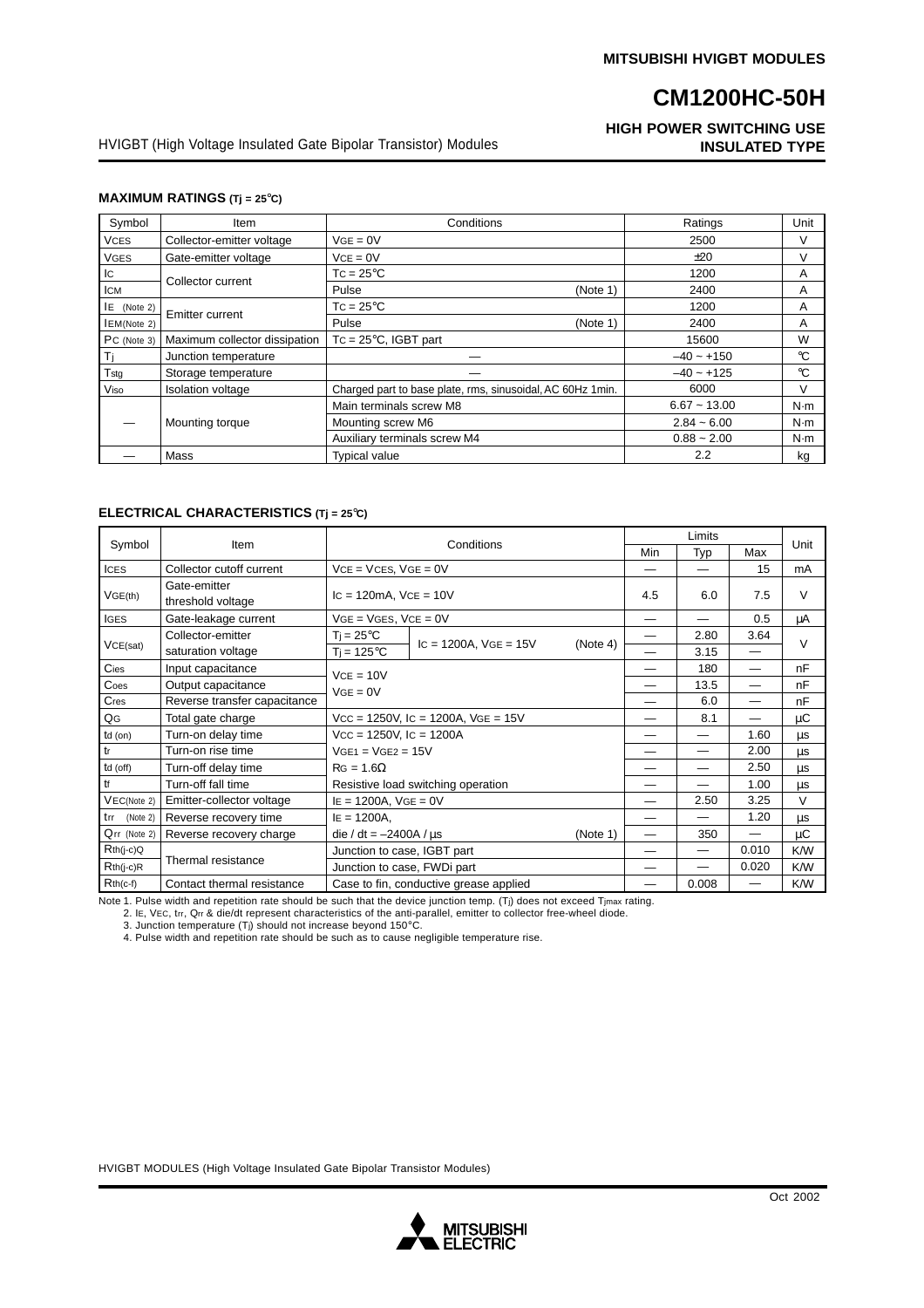### **CM1200HC-50H**

**HIGH POWER SWITCHING USE**

**PERFORMANCE CURVES**

#### **OUTPUT CHARACTERISTICS (TYPICAL)** 2400  $T_1 = 25^{\circ}$ C  $\frac{1}{2}$   $\frac{1}{2}$   $\sqrt{}$   $\sqrt{}$   $\sqrt{}$   $\sqrt{}$   $\sqrt{}$   $\sqrt{}$   $\sqrt{}$   $\sqrt{}$   $\sqrt{}$   $\sqrt{}$   $\sqrt{}$   $\sqrt{}$   $\sqrt{}$   $\sqrt{}$   $\sqrt{}$   $\sqrt{}$   $\sqrt{}$   $\sqrt{}$   $\sqrt{}$   $\sqrt{}$   $\sqrt{}$   $\sqrt{}$   $\sqrt{}$   $\sqrt{}$   $\sqrt{}$   $\sqrt{}$   $\sqrt{$ COLLECTOR CURRENT IC (A)  $:12'$ COLLECTOR CURRENT IC (A) 2000 VGE=14V  $V$ GE=11V $\rightarrow$ VGE=10V VGE=15V 1600 VGE=20V 1200 VGE=9V 800 400  $VGE=8$  VGE=7V  $0\frac{L}{0}$ 0 2 4 6 8 10

COLLECTOR-EMITTER SATURATION VOLTAGE VCE(sat) (V)











GATE-EMITTER VOLTAGE VGE (V)



GATE-EMITTER VOLTAGE VGE (V)



#### **COLLECTOR-EMITTER SATURATION VOLTAGE CHARACTERISTICS**



COLLECTOR-EMITTER